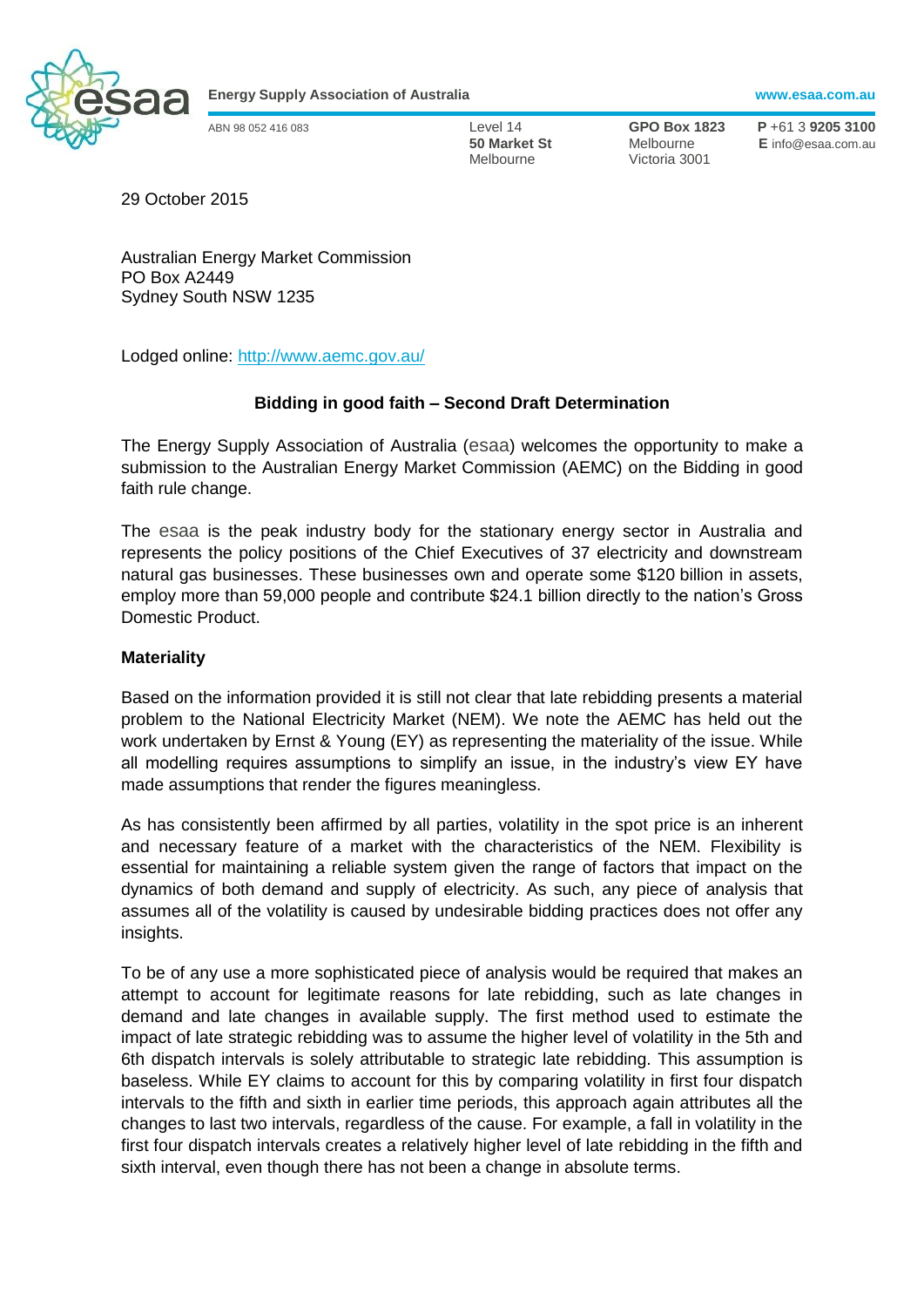The industry is disappointed the AEMC has held out these figures as being representative of the materiality of the issue. In doing so, it has:

- created an unrealistic expectation about potential future changes in contract prices once this rule comes into effect;
- created the false impression that rebidding shortly before a dispatch interval is an unwelcome element of the market design, and;
- conversely, ignored the potential for material market efficiency costs from generators adopting a more conservative approach to offering their generation and ancillary services due to a more draconian regulatory regime.

## **Drafting**

The esaa agrees with the Commission that deliberately withholding a rebid is not desirable behaviour and should be prevented. As such, the industry is comfortable with the idea of making explicit in the rules that a generator's offers to the market need to reflect their current intentions, but we have concerns with some of the current drafting.

As noted above, the industry accepts the proposition that a generator's offers should reflect their actual intentions, subject to the timing of lodging a rebid once a decision is taken. The current draft determination seems to suggest this continuous obligation could in part be enforced through 3.8.22A(a), as an earlier bid would become misleading or false once a generator changes its intentions. We have concerns with using subsection (a) to retrospectively make bids false or misleading. Subsection (a) should only apply at the time the bid or rebid is made. The continuous obligation should only arise from subsection (d). Subsection (d) requires a generator to rebid as soon as practicable, once they have made a decision. This provision clearly creates the obligation for a generator to ensure their current bid/rebid represents their intentions, as they are required to rebid once they take the decision.

We have identified several uncertainties with the current drafting. Clause 3.8.22A(a1) could be interpreted as imposing a strict liability that is independent of clause (a). If this is interpreted as a strict liability, this is a fundamental change and presents greater risks to the energy industry. A deeming provision such as clause (a1) may be useful in clarifying how to interpret clause (a), but the current drafting of (a1) goes beyond this, and creates a strict liability of its own. The esaa would welcome whether clarification from the AEMC as to whether the purpose of 3.8.22A(a1) is in fact to impose a strict liability independent of clause 3.8.22A(a).

Clause 3.8.22A(b) starts with the words "without limiting paragraph (a)…". This suggests that (a) is intended to cover circumstances beyond those contemplated by (b). It is unclear what additional liabilities are intended by 3.8.22A(a) that are not addressed by 3.8.22A(b). A discussion of the reasoning behind the drafting of 3.8.22A(b) could help the industry better understand what issues the AEMC is hoping to address through this provision.

The current draft rule would also be helped by greater clarity as to the intent of subsection 3.8.22A(b)(2). In other contexts, courts have interpreted 'reasonable grounds' as requiring the person to have an intention and an ability to perform the representation. This would suggest the proposed subsection (b)(2) would operate in a nearly identical manner to